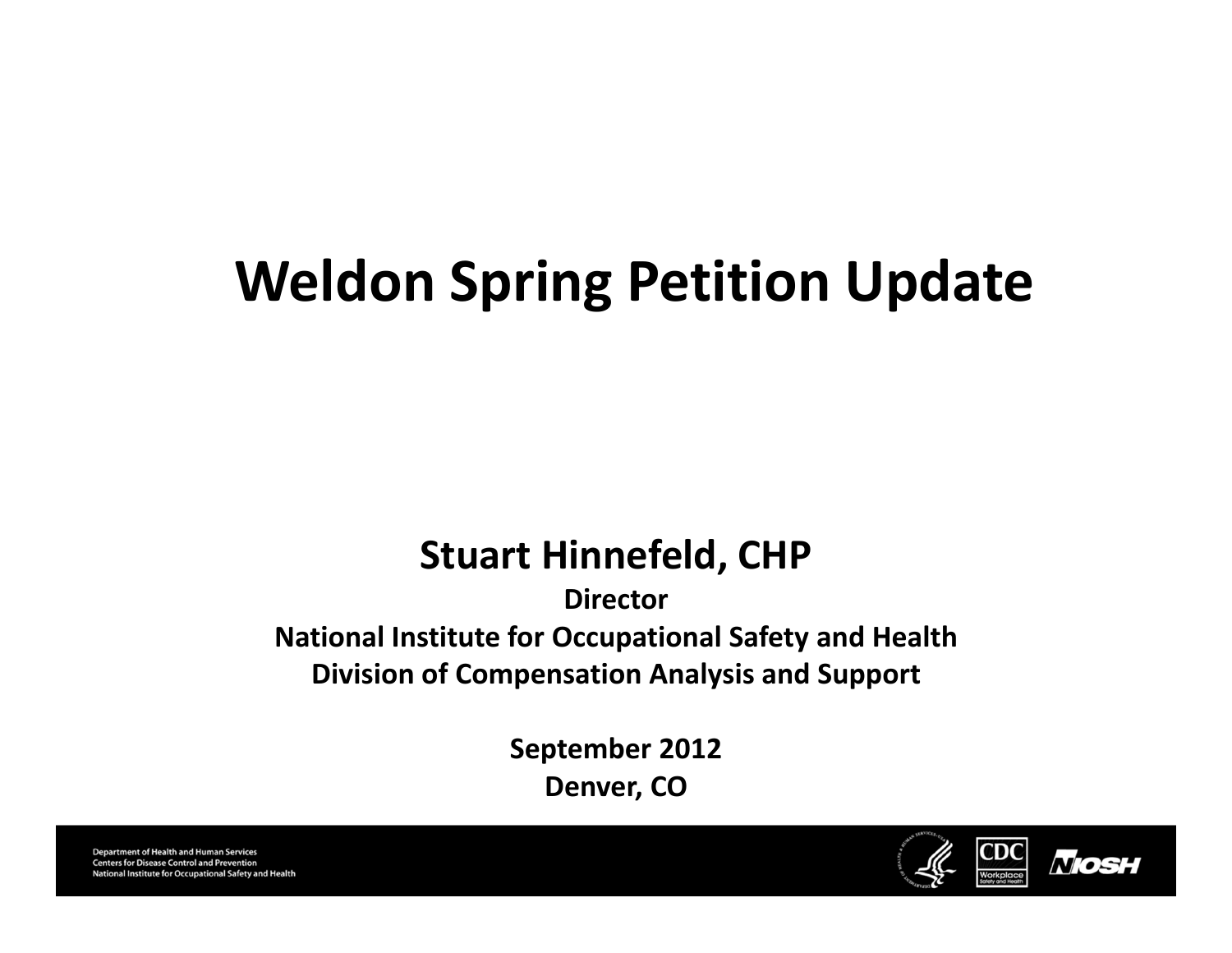#### **Update on 3 WS Issues**

- $\blacksquare$ **Bounding radon model**
- **Recycled thorium**
- **Raffinate pit drying**



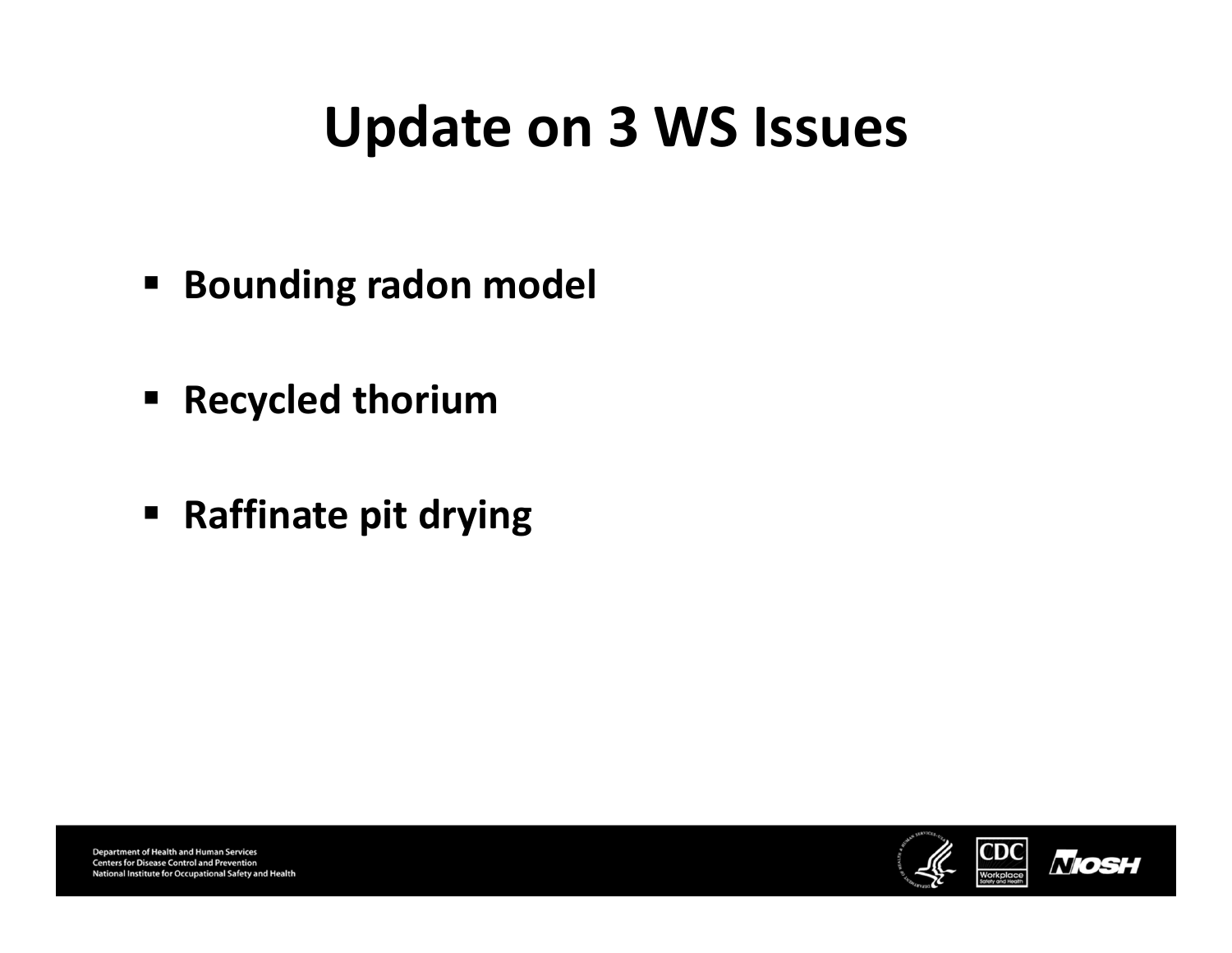# **Bounding Radon Model**

- $\blacksquare$  **January 2011: NIOSH presented <sup>a</sup> scenario in which all radon released during processing was re‐circulated into the facility as bounding**
	- **The maximum concentration of radon, based on release estimate, to be assigned for intake**
- **May 2011: discussion and clarification, but no change in proposed direction**
- $\blacksquare$  **June 2012: WG asked for additional detail to be added to these slides and for presentation of same to full ABRWH**

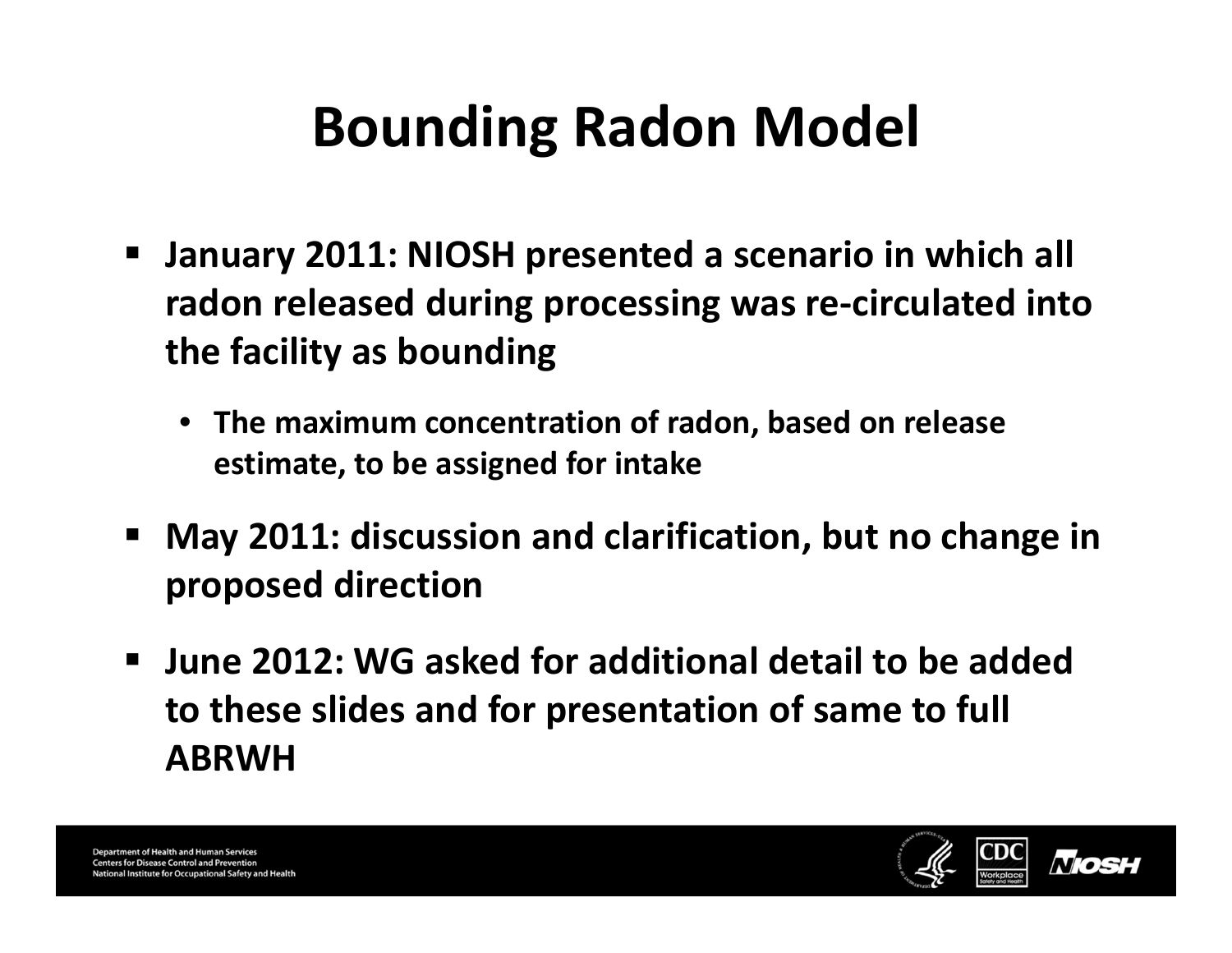- **Weldon Spring Historical Dose Estimate (ANL/EES‐ TM‐308, Meshkov et al., 1986) estimates annual radon emissions of 12‐34 Ci/yr**
- **Radon assumed to be released into the work area of the refinery, building 103**
- **Radon emission rate and very low building ventilation rate were used to calculate equilibrium concentration in building 103**

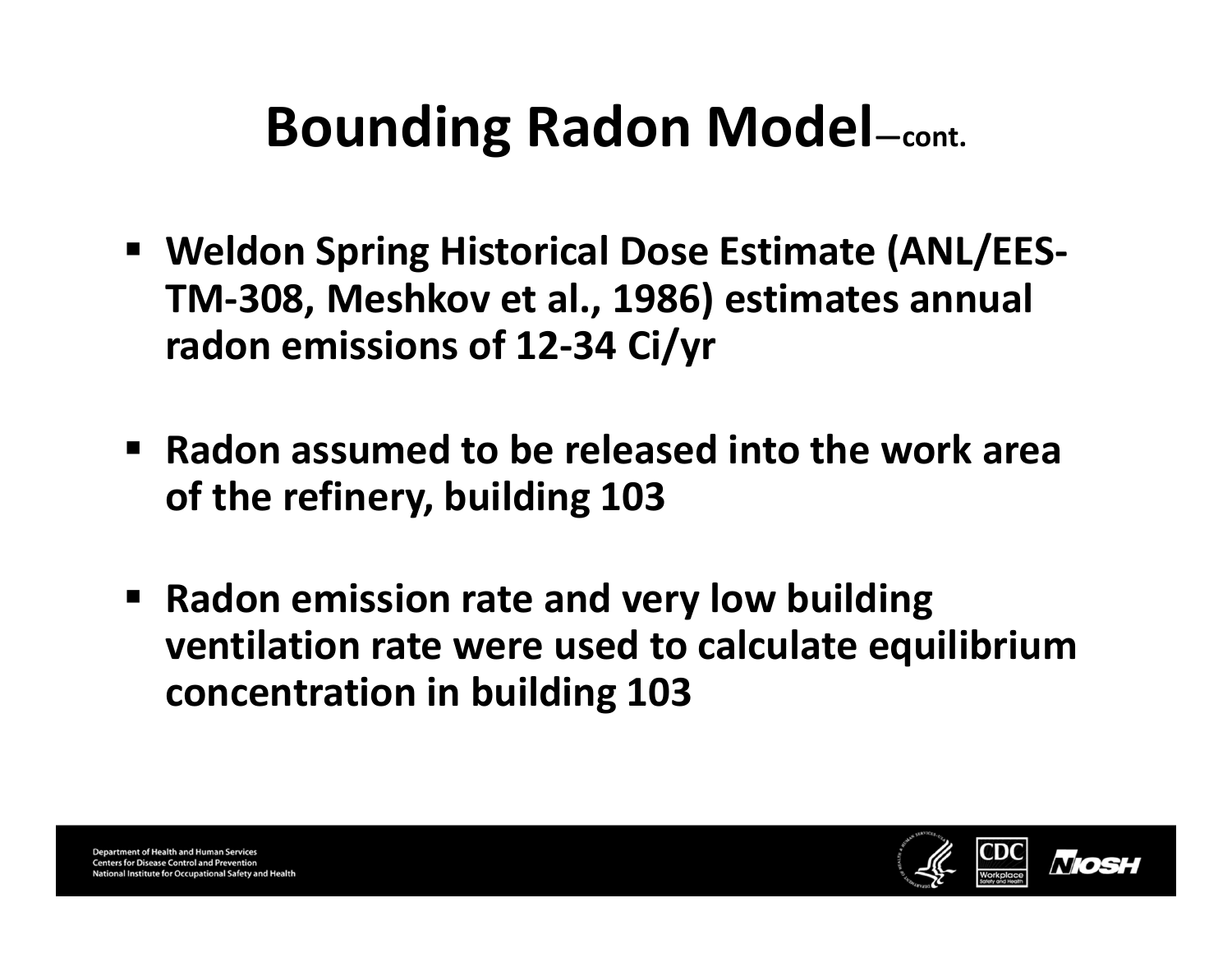- **Building 103 volume: 2.6 <sup>x</sup> 10<sup>4</sup> <sup>m</sup><sup>3</sup>**
- **Ventilation rate: 1 air change per hr**
- **34 Ci/yr <sup>=</sup> 3.9 <sup>x</sup> 10<sup>9</sup> pCi/h**
- **1 WL <sup>=</sup> 100 pCi/L of Ra‐222 in full equilib. with short lived alpha emitting progeny**
- **Hours in a WLM <sup>=</sup> 170**
- **Equilibrium factor <sup>=</sup> 0.5**
- **Number of occupational work hours <sup>=</sup> 2,000/yr**

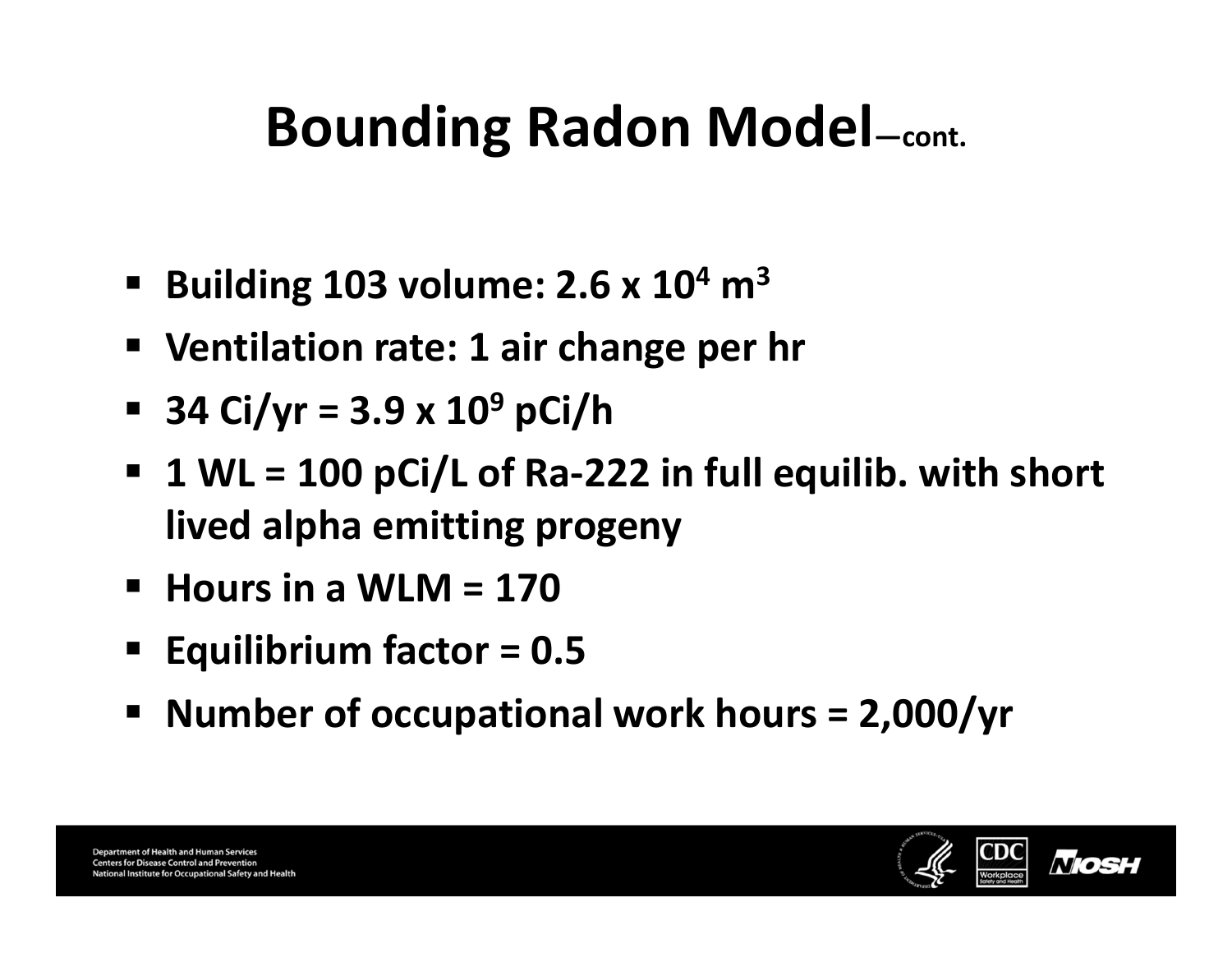**Note: At the June Board meeting an equilibrium factor of 0.5 was questioned as perhaps being too low for <sup>a</sup> building with <sup>a</sup> low ventilation rate; an increase to <sup>a</sup> more bounding equilibrium factor would increase the WLM exposure estimate proportionally, and thus is <sup>a</sup> site profile rather than an SEC issue.**

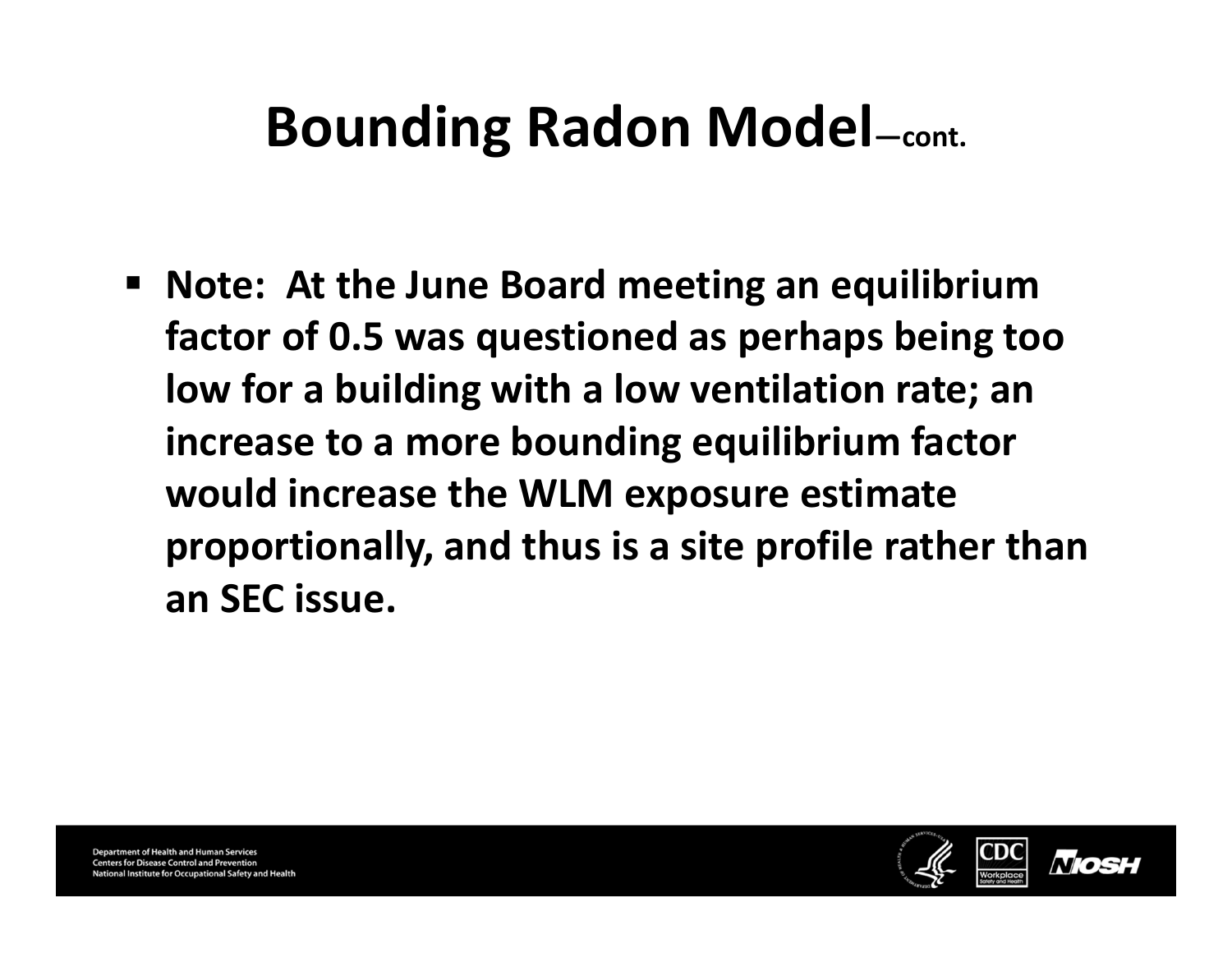$\blacksquare$  *Ceq* **is the radon‐222 equilibrium conc. (pCi/L) in <sup>a</sup> ventilated room**

$$
C_{eq} = \frac{I}{ach*V}
$$

- *I* **is the influx of radon‐222 in pCi/h <sup>=</sup> 3.9 <sup>x</sup> 10<sup>9</sup> pCi/h**
- $\blacksquare$ *V* **is the volume of the space in L**
- *ach* **is the number of air changes per hour**

$$
C_{eq} = \frac{3.9 * 10^9 \frac{pCi}{h}}{1 \text{ ach} * 2.6 * 10^7 \ell} = 150 \ pCi/\ell
$$

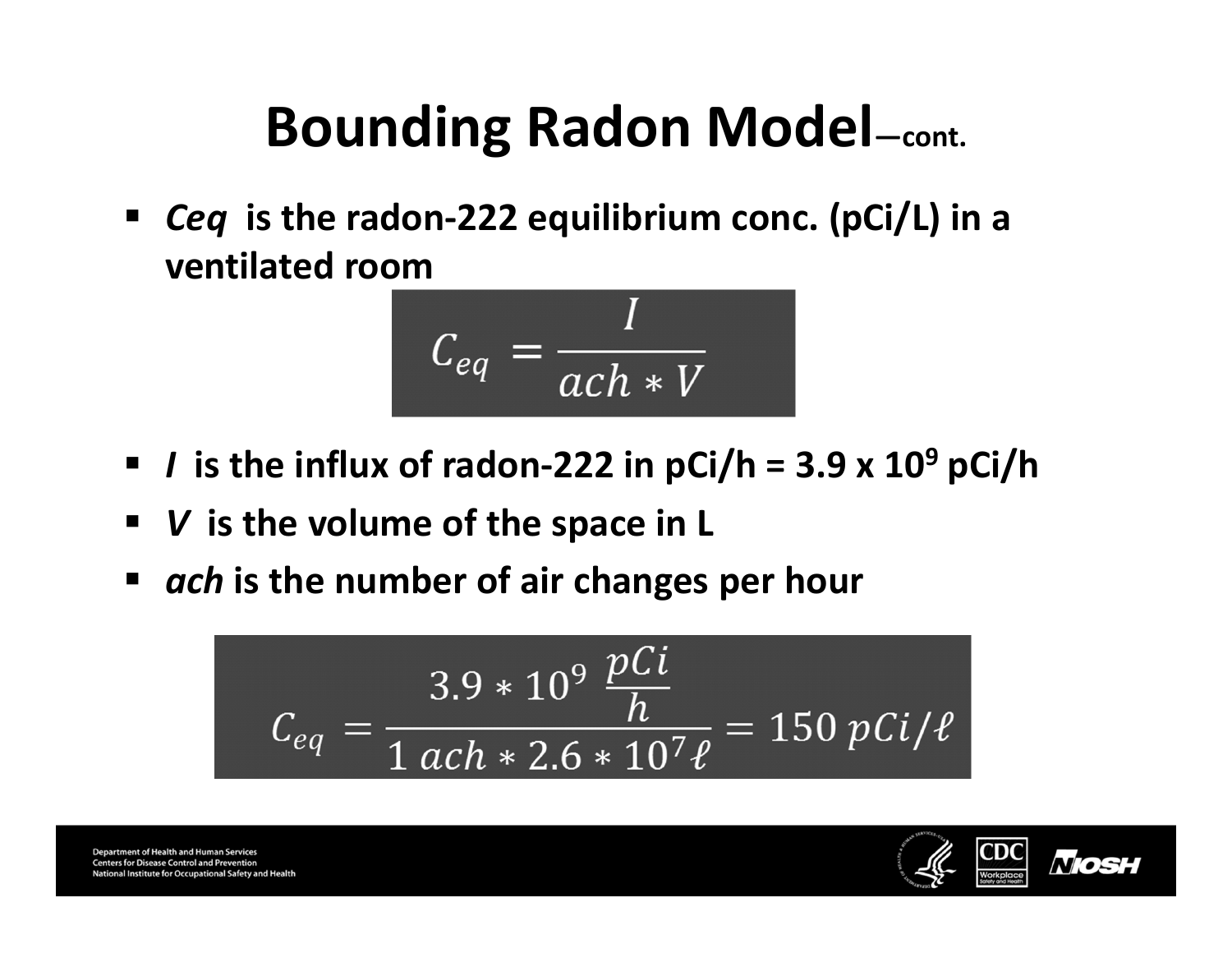

**so**



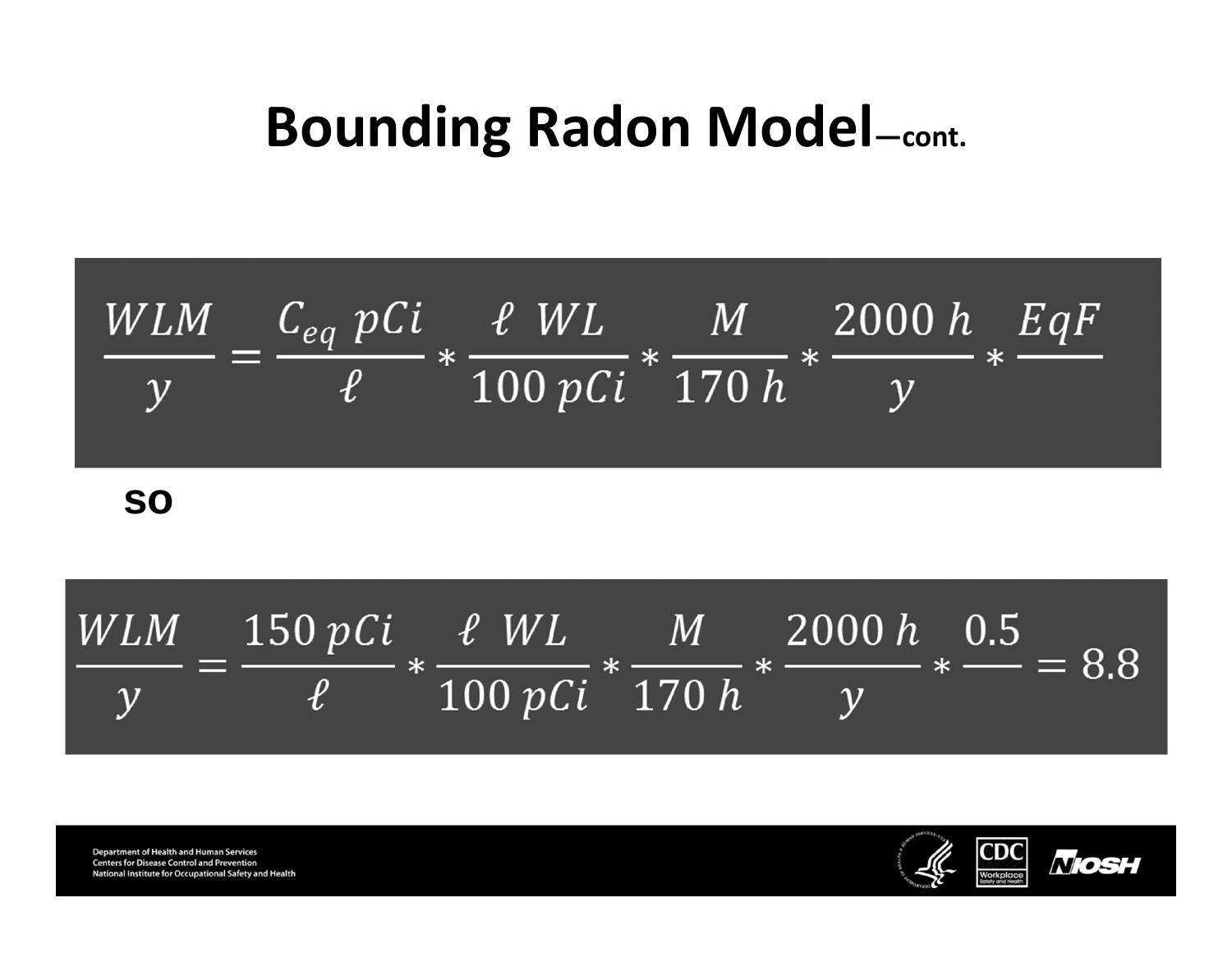# **Recycled Thorium**

- **EPA Environmental Impact Statement from 1989 and other references from that period say raffinate pits 3 and 4 contain "thorium‐contaminated raffinate solids from processing thorium recycled products" or other phrases indicating recycled thorium**
- $\blacksquare$  **EEOICPA program uses "recycled" to describe materials irradiated in <sup>a</sup> reactor then recovered for re‐use, but outside EEOICPA its meaning is not so specific**

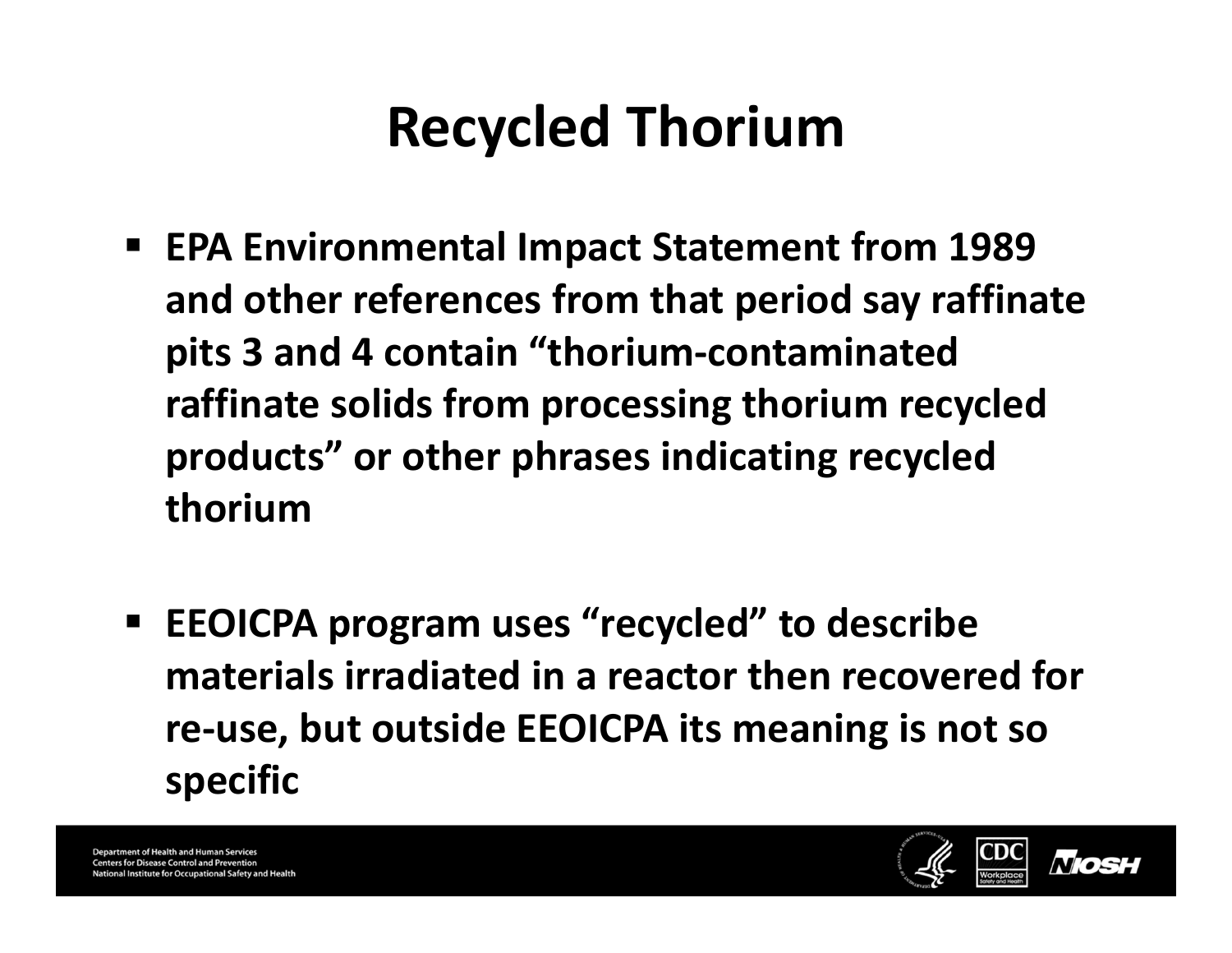# **Recycled Thorium—cont.**

- **The question is, had the thorium at Weldon Spring previously been irradiated and, if so, to what extent would radiological impurities in recycled thorium affect dose reconstruction**
- **Inventory records available for Weldon Springs show that thorium was present in significant quantities and processed only during the period 1963‐1966**

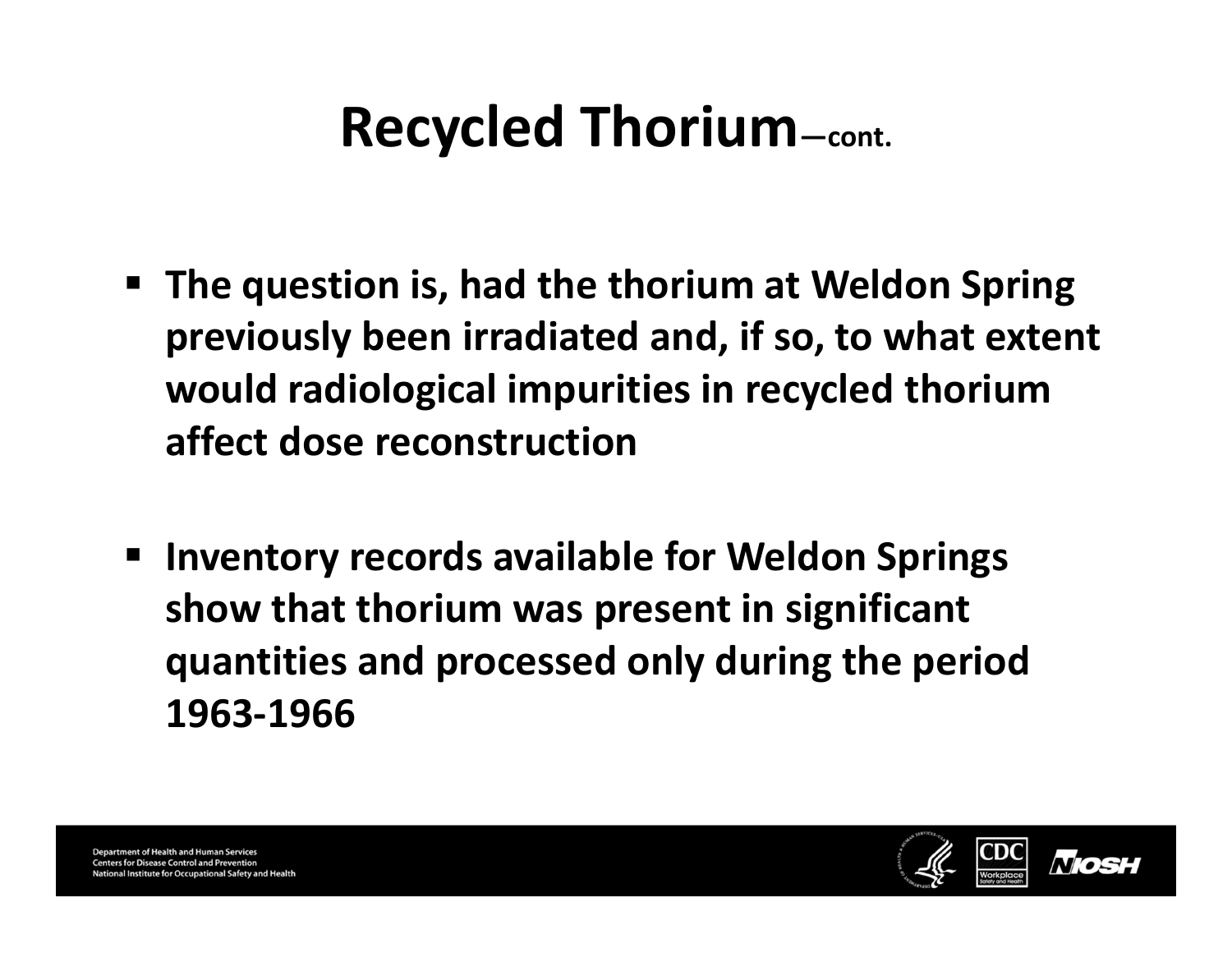## **Recycled Thorium—cont.**

- **DOE thorium irradiations (to produce U‐233) occurred at Savannah River starting in the mid‐ 1960s**
- **Documentation from Savannah River indicates that the first shipment of previously‐irradiated and reclaimed thorium (recycled thorium) would be sent to Fernald no earlier than November 1966**

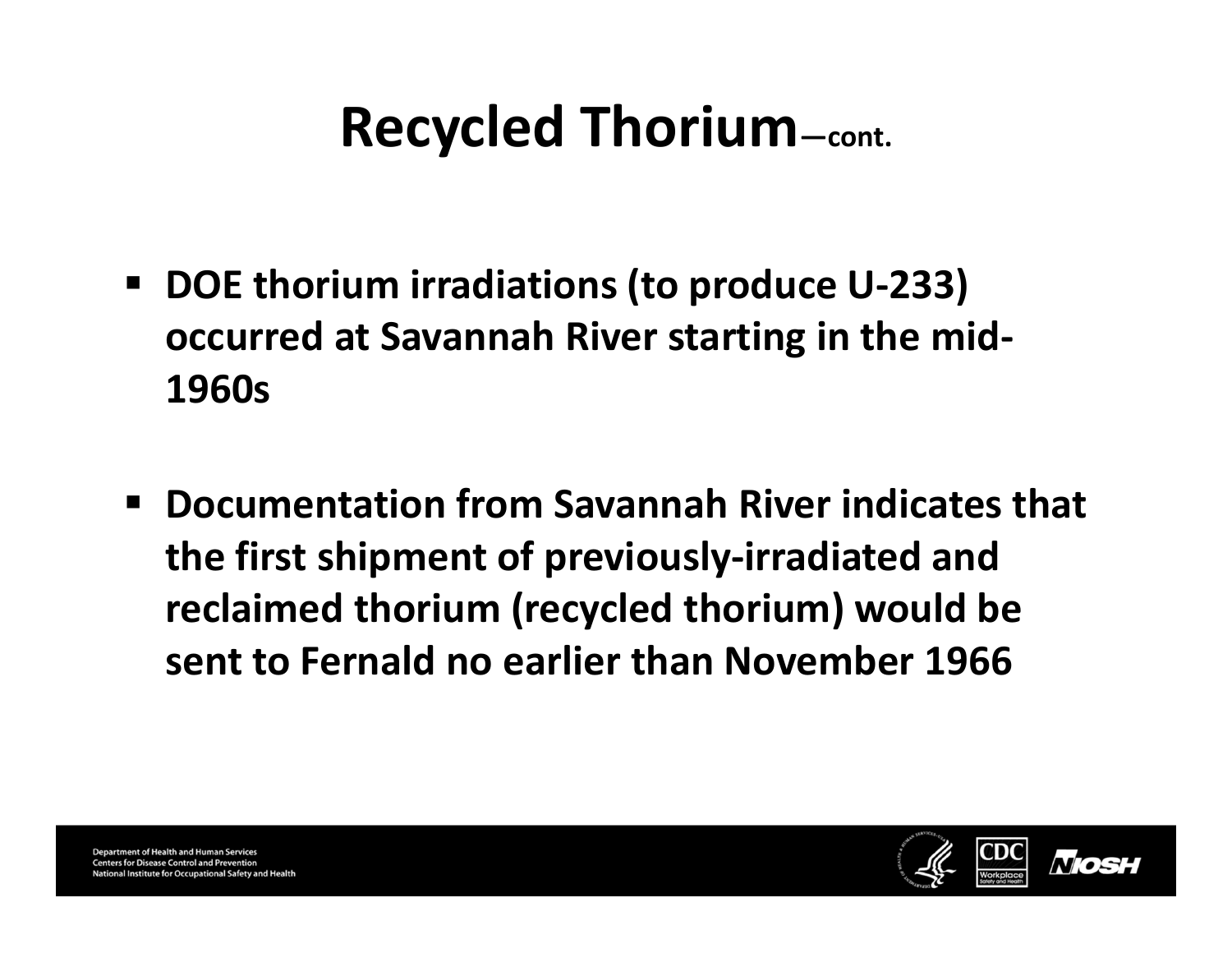#### **Recycled Thorium—cont.**

 **From this, NIOSH concludes that the thorium processed at Weldon Spring from 1963‐1966 was not recycled thorium, as the term is used in EEOICPA**

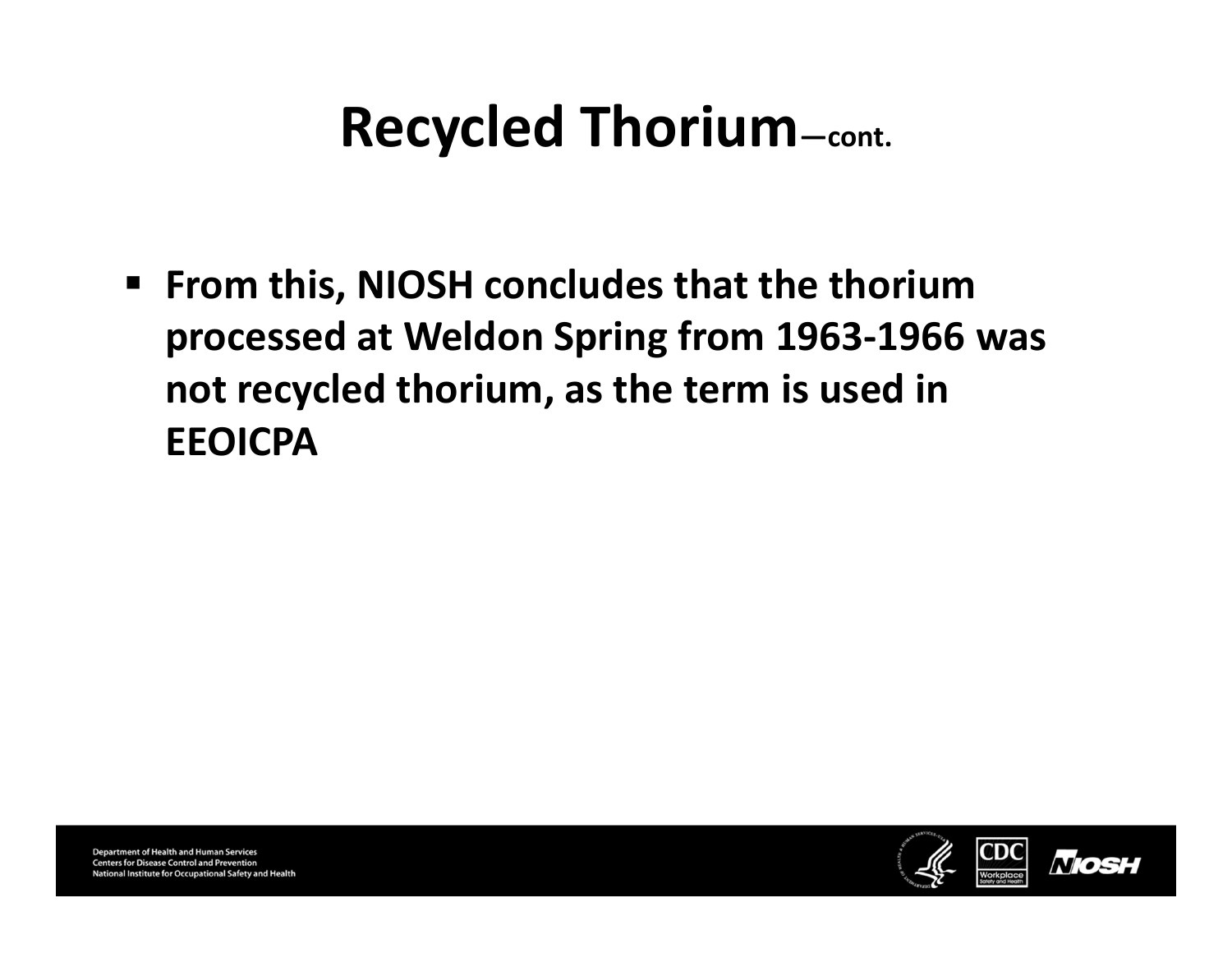# **Raffinate Pit Drying**

- **A number of references from the 1980s and 1990s state raffinate pits were typically covered with water but pits 1 and 2 were not covered during dry weather periods**
- **This raised the question of whether resuspension from the raffinate pits could have been <sup>a</sup> source of significant exposure during or after operational period**

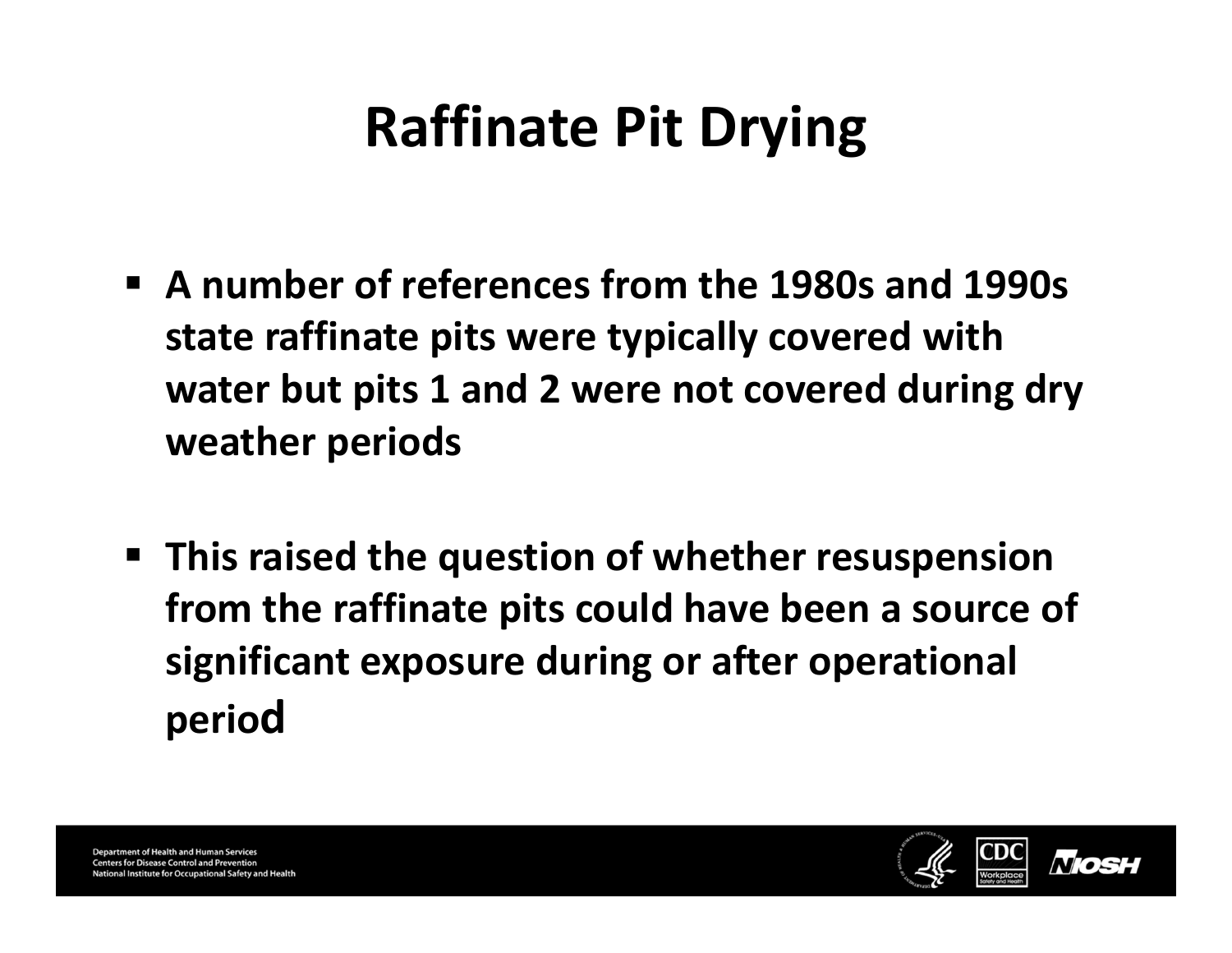- **Summary of covered periods**
	- **1955 to 1966 ‐ operational period for WS plant and raffinate pits**
	- **1967 to Sept 1985 – "inactive" period; during this period WS plant was controlled by Dept. of the Army**
	- **Oct 1985 to 2002 – remediation period**

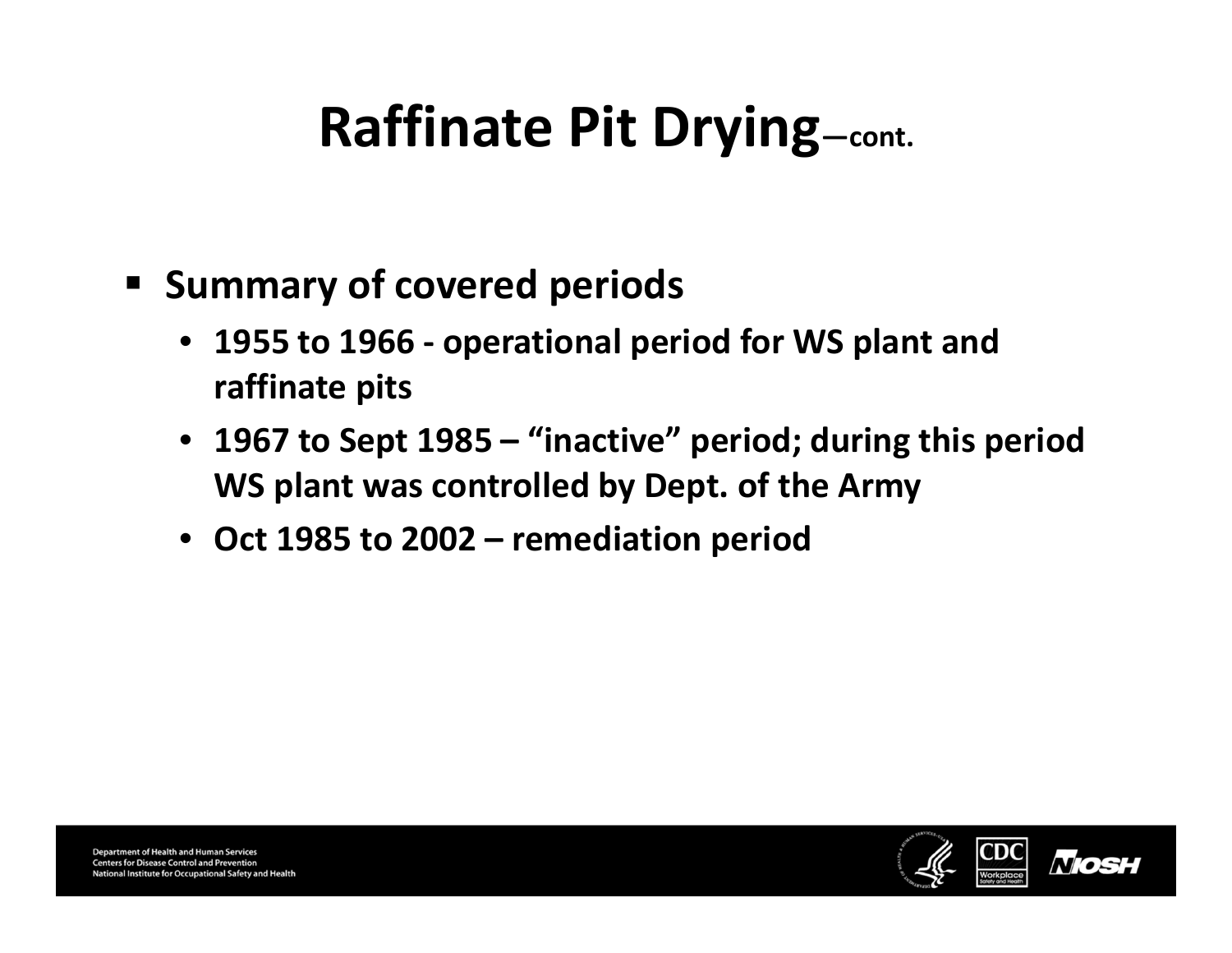- **Site perimeter air sampling results are available from:**
	- **1959‐1965 in Meshkov et al., 1986**
	- **1987‐2000 in environmental monitoring reports prepared by M.K. Ferguson and Jacobs Engineering**
	- **1966‐1986 various documents from this period describe air sampling results indistinguishable from background**

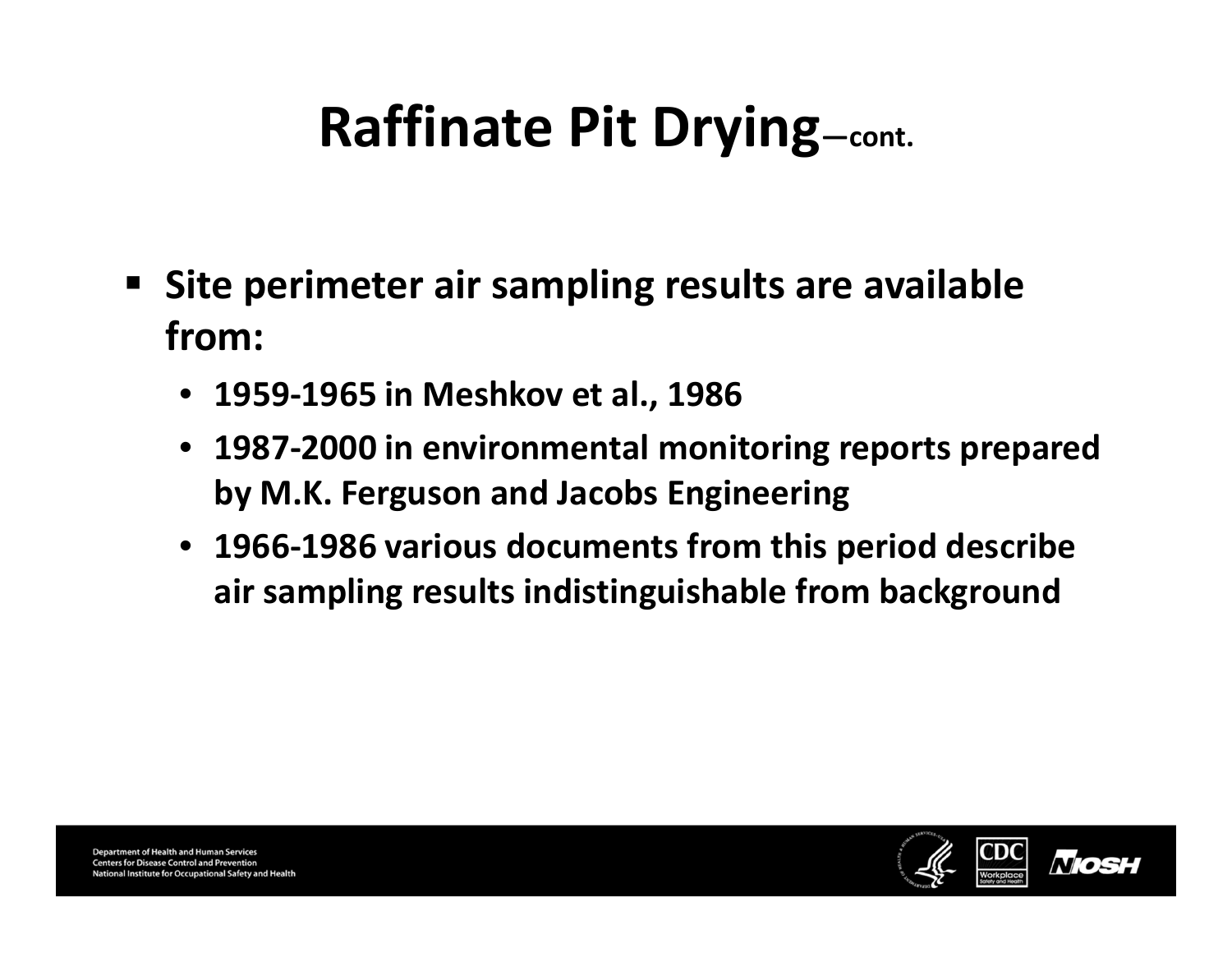- **For the period 1967 to roughly 1985, it appears unlikely that there were any covered employees at WS. The Army controlled WS Plant, and the raffinate pits were not being used**
- **If claimants are identified in this period, it should be possible to use air sampling results from 1987 to estimate exposures from resuspension**

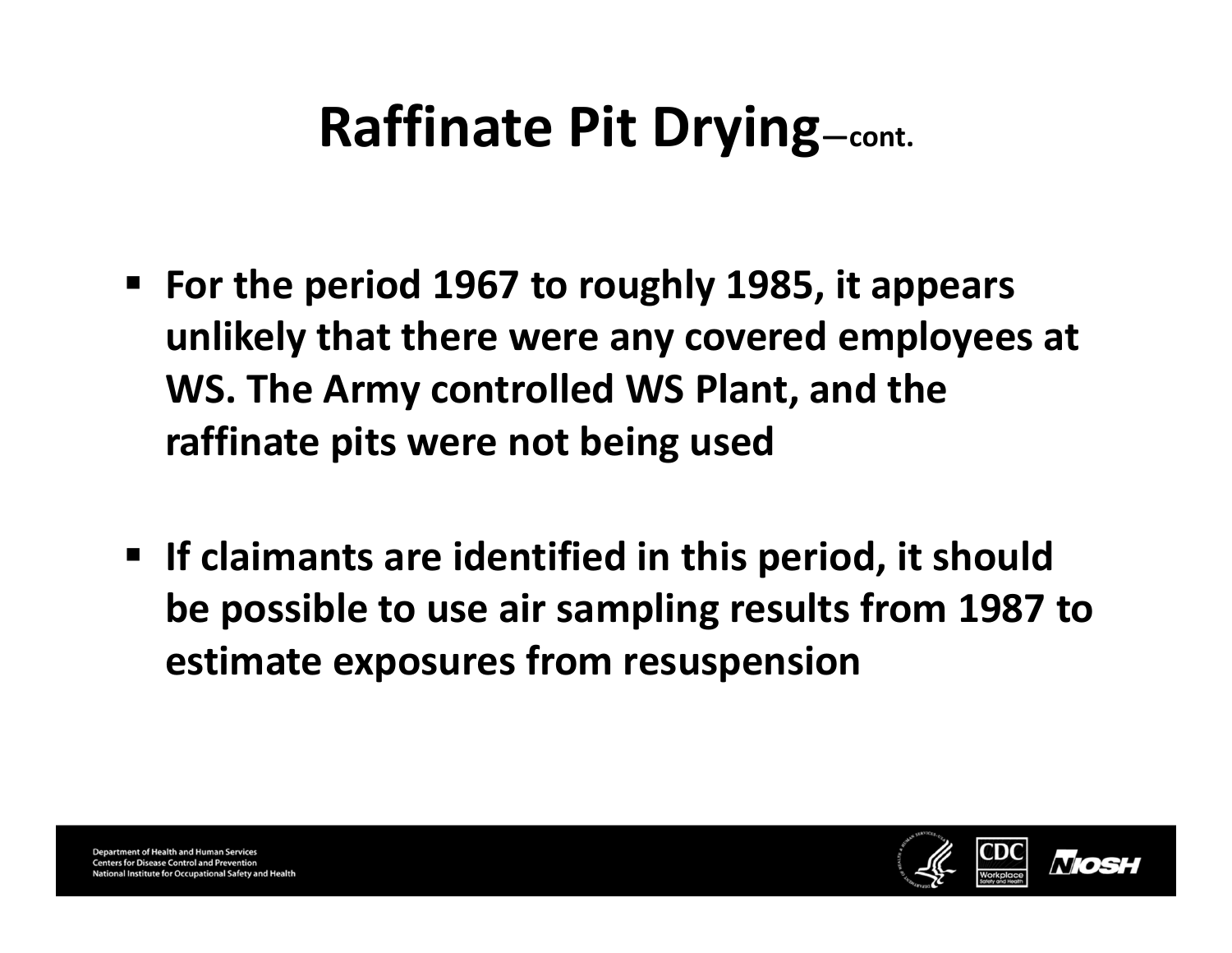- **For the operational period, 1957 to 1966, resuspension from the pits, if they dried, should be reflected in the boundary station air sampling results for that period.**
- **Environmental dose estimates in the WS Site Profile incorporate boundary station air sampling results and <sup>a</sup> much larger intake estimate based on being in proximity to airborne‐generating activities**